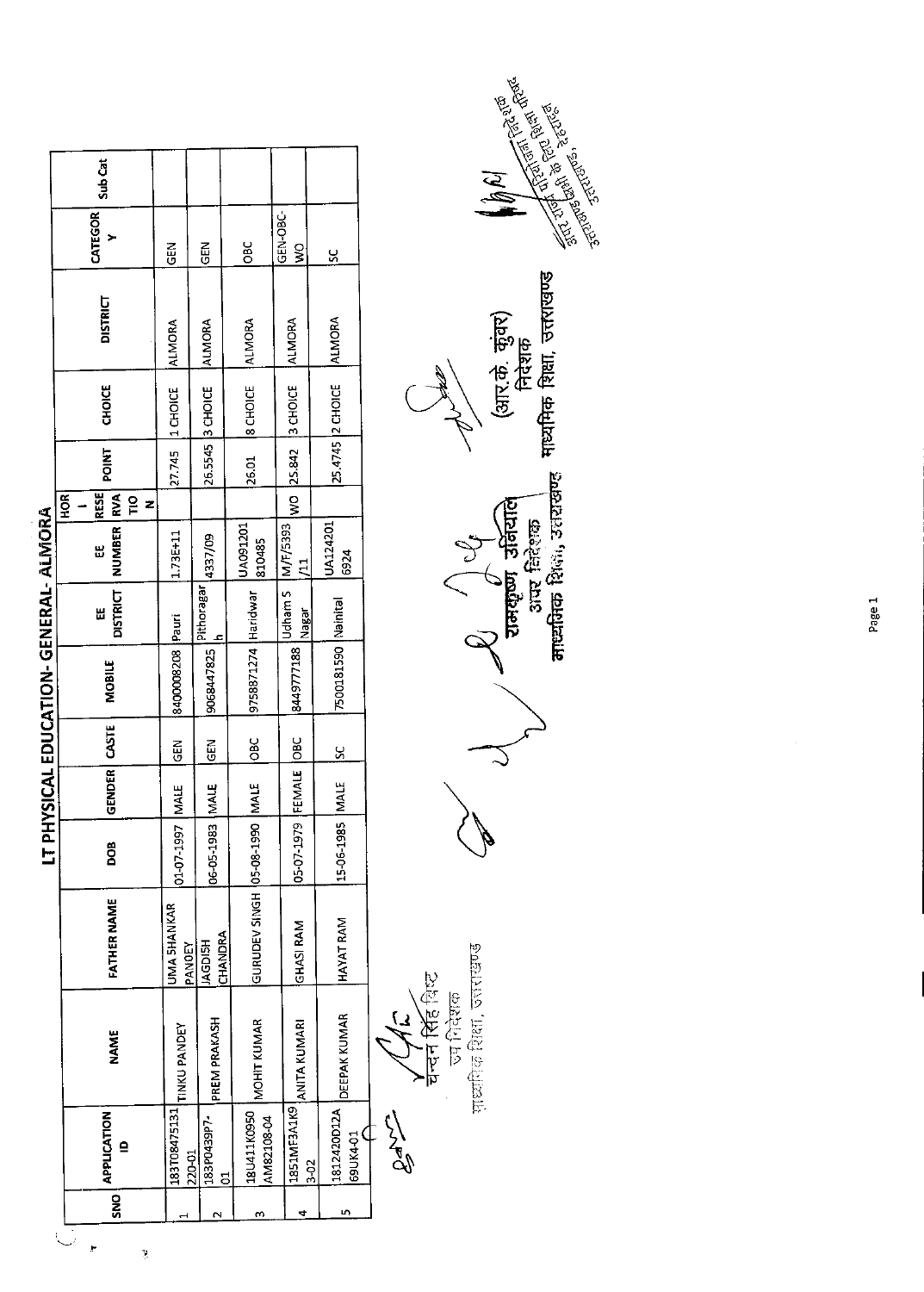|                                             |                                    |                                        |                               |                       |              |               | LT PHYSICAL EDUCATION-GENERAL-BAGESHWAR |                             |                          |                                                          |              |                     |                  |                      |         |
|---------------------------------------------|------------------------------------|----------------------------------------|-------------------------------|-----------------------|--------------|---------------|-----------------------------------------|-----------------------------|--------------------------|----------------------------------------------------------|--------------|---------------------|------------------|----------------------|---------|
| SNO <sup>1</sup><br>$\overline{\mathbb{C}}$ | <b>APPLICATION</b><br>$\mathbf{r}$ | <b>NAME</b>                            | FATHER NAME                   | DOB <sub>1</sub>      | GENDER CASTE |               | <b>MOBILE</b>                           | <b>DISTRICT</b><br>Ш        | NUMBER <sup>1</sup><br>H | <b>RESE</b><br><b>IRVA</b><br>HOR <sub>I</sub><br>Ê<br>z | <b>TAIO4</b> | CHOICE              | <b>DISTRICT</b>  | CATEGOR              | Sub Cat |
|                                             | 1K110-01                           | 18012RU0A82 KAMAL SINGH<br>RAWAT       | <b>BIRBAL SINGH</b><br>RAWAT  | 12-05-1987            | <b>IMALE</b> | <b>IGEN</b>   | 9675050039                              | Bageshwa   UA021201         | 0181                     |                                                          |              | 27.104 1 CHOICE     | <b>BAGESHWAR</b> | <b>GEN</b>           |         |
| N                                           |                                    | 1,89002B9R-01   BHUPESH KUMAR<br>RAWAT | HAYAT SINGH<br>RAWAT          | 05-07-1986 MALE       |              | $rac{2}{3}$   | 8958501074                              | Bageshwa                    | 920/09                   |                                                          |              | 26.581 1 CHOICE     | BAGESHWAR - GEN  |                      |         |
| m                                           | 1C832U2-01 CHAUHAN                 | 188A131100K KULDEEP SINGH              | RANVEER SINGH 30-12-1990 MALE |                       |              | <b>DBC</b>    | 9456766547 Tehri                        |                             | UA211201<br>810833       |                                                          |              | 25.9145 11 CHOICE   | BAGESHWAR        | <b>OBC</b>           |         |
| 4                                           | 181402440Rw<br>$51 - 01$           | <b>SUDHA RANI</b>                      | <b>BINDU RAM</b>              | 03-08-1986 FEMALE OBC |              |               | 9639264576                              | Udham S   w/4041/2<br>Nagar | 014                      |                                                          |              | WO 25.5395 3 CHOICE | BAGESHWAR        | <b>GEN-OBC-</b><br>ş |         |
| n                                           | 18KD224018-<br>5                   | DEVENDRA KUMAR                         | KHEEM RAM<br>ARYA             | 24-08-1981   MALE     |              | $\frac{6}{5}$ | 9808309SS1 Almora                       |                             | 8202/14                  |                                                          |              | 24.796 2 CHOICE     | <b>BAGESHWAR</b> | ပ္တ                  |         |

どくい

le<br>Xe 医皮层  $\frac{1}{12}$ 

mathement, were seen

১  $\phi$ 

RA



Page 1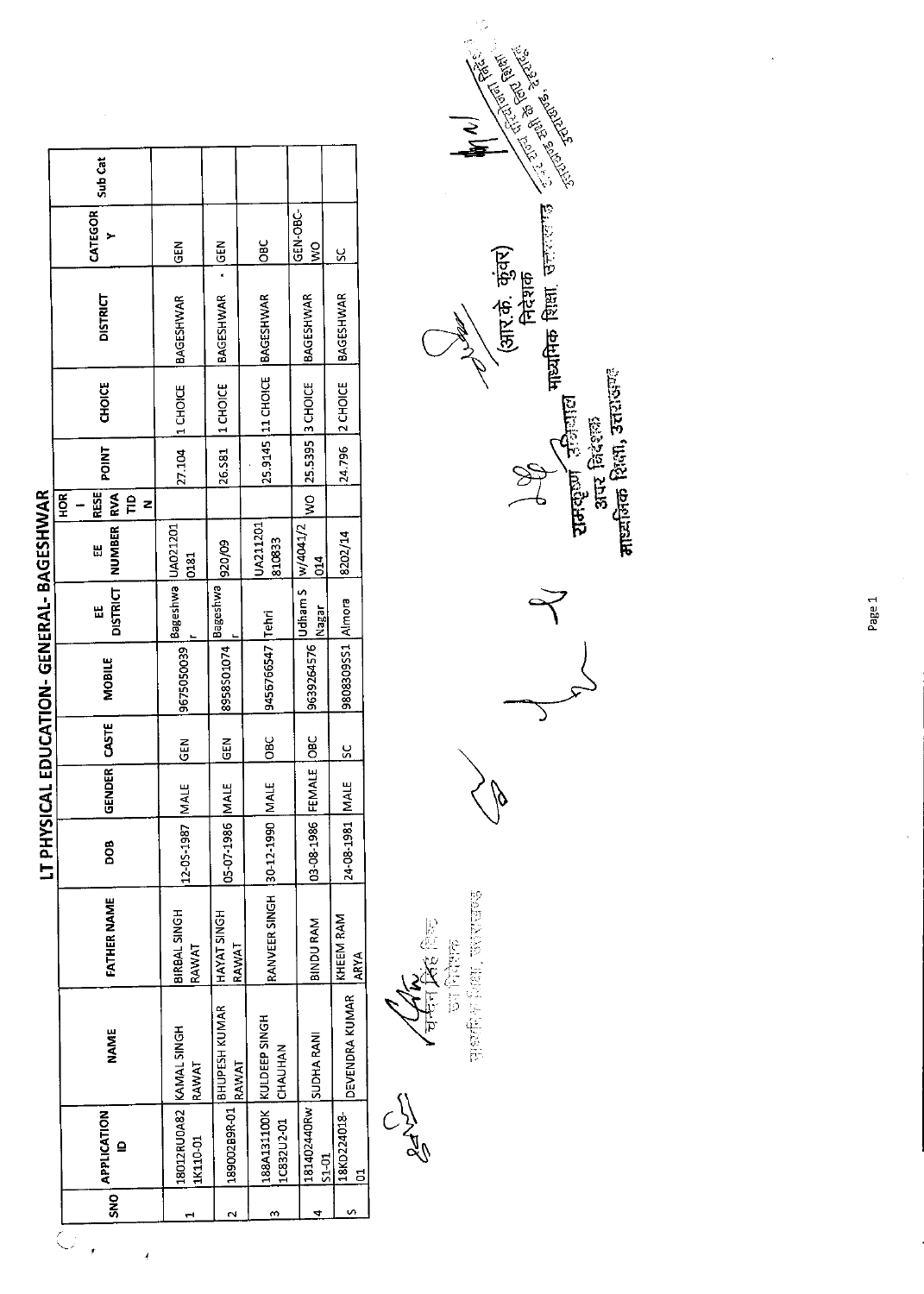|             |                                    |                    |                          |                        |              |               | LT PHYSICAL EDUCATION- GENERAL- CHAMOLI |               |                   |                                          |              |                    |                 |               |         |
|-------------|------------------------------------|--------------------|--------------------------|------------------------|--------------|---------------|-----------------------------------------|---------------|-------------------|------------------------------------------|--------------|--------------------|-----------------|---------------|---------|
| $rac{1}{2}$ | <b>APPLICATION</b><br>$\mathbf{a}$ | <b>NAME</b>        | FATHER NAME              | DOB                    | GENDER CASTE |               | <b>MOBILE</b>                           | DISTRICT<br>Ш | NUMBER RVA<br>Ш   | <b>RESE</b><br>HOR<br>$\frac{1}{2}$<br>Z | <b>TNID4</b> | <b>CHOICE</b>      | <b>DISTRICT</b> | CATEGOR       | Sub Cat |
| ᆏ           | 18106302NS8-<br><u>ដ</u>           | SURAJ NEGI         | RAJENDRA SINGH<br>ง<br>2 | <b>08-08-1985 MALE</b> |              | <b>GEN</b>    | 7830550615 Chamoli                      |               | 2680/013          |                                          |              | 26.7255 1 CHOICE   | CHAMOLI         | $rac{5}{9}$   |         |
| N           | 1811401552K-<br>8                  | <b>SUMIT KUMAR</b> | <b>NAKLI SINGH</b>       | 10-09-1990 MALE        |              | $rac{6}{5}$   | 9720075622 Haridwar   14501/12          |               |                   |                                          | 25.961       | <b>8 CHOICE</b>    | CHAMOLI         | ğ             |         |
| m           | 180110308U6<br>12U4AS-01           | USHA SATI          | CHANDI PRASAD<br>SAT     | 07-11-1980 FEMALE GEN  |              |               | 8006098916 Chamoli                      |               | UA031201<br>84610 |                                          |              | WO 25.545 1 CHOICE | CHAMOLI         | GEN-WO        |         |
| 4           | 18860K13S2-<br>៊                   | SURESH KUMAR       | <b>MOHAN LAL</b>         | 07-11-1978 MALE        |              | $\frac{8}{2}$ | 8755973382 Chamoli 2136/08              |               |                   |                                          |              | 24.892 1 CHOICE    | CHAMOLI         | $\frac{6}{5}$ |         |
|             |                                    | $\frac{1}{2}$      | ं हैं। फ़िल्ह हैं।       |                        |              |               |                                         |               |                   |                                          |              |                    |                 |               |         |

 $\alpha_{\rm c}$  ,  $\beta_{\rm c}$  $\ddot{\phantom{1}}$ 

 $\lambda$ 

**Communication Property Communication** ্য<br>জ ॅ(अरि.के. कुंवर)<br>निदेशक<br>माध्यमिक शिक्षा, उत्तराखण्ड **AV**<br>Entrained Essains<br>Erre forcess √ चन्दन मिंह विख्य<br>उप मिदेन मिंह विख्य<br>साध्यनिक विख्यात

Page 1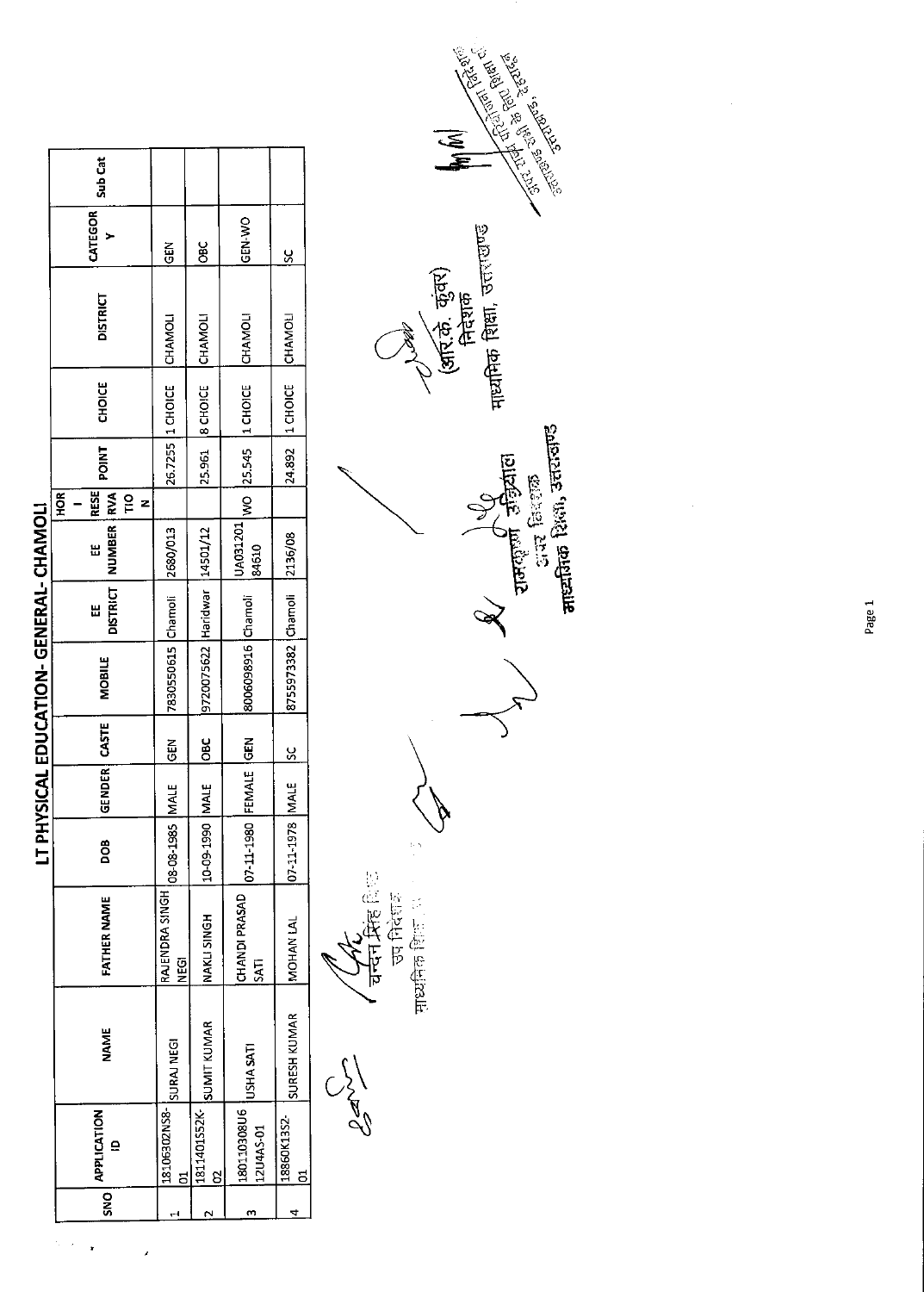|     |                                    |                          |                    |                       |               |               | LT PHYSICAL EDUCATION-GENERAL- CHAMPAWAT                                                 |                      |                          |                               |              |                   |                 |                 |         |
|-----|------------------------------------|--------------------------|--------------------|-----------------------|---------------|---------------|------------------------------------------------------------------------------------------|----------------------|--------------------------|-------------------------------|--------------|-------------------|-----------------|-----------------|---------|
| SNO | <b>APPLICATION</b><br>$\mathbf{r}$ | <b>NAME</b>              | <b>FATHER NAME</b> | <b>BOO</b>            | <b>GENDER</b> | <b>CASTE</b>  | <b>MOBILE</b>                                                                            | <b>DISTRICT</b><br>Ш | NUMBER RVA<br>Ш          | RESE<br>$rac{R}{2}$<br>e<br>z | <b>POINT</b> | <b>CHOICE</b>     | <b>DISTRICT</b> | <b>CATEGORY</b> | Sub Cat |
|     | 184PA2000U1<br>41220C-01           | PRAKASH CHANDRA DAYANAND |                    | 12-06-1983 MAL        |               | $rac{2}{9}$   | $\left  \frac{9412424707}{4} \right ^{(Champaw)} \left  \frac{104042201}{92140} \right $ |                      |                          |                               |              | 27.264   1 CHOICE | CHAMPAWAT       | $rac{2}{9}$     |         |
|     | 18320R116427<br>AK10U-02           | KAVITA RANA              | NDRA 5INGH<br>RANA | 04-09-1989 FEMALE GEN |               |               | 8171554039 Chamoli                                                                       |                      | UA031201<br>76124        |                               |              | 25.0965 13 CHOICE | CHAMPAWAT       | GEN-WO          |         |
|     | 18N280292S1<br>$17 - 01$           | NARENDRA SINGH           | MOHAN SINGH        | 17-09-1984 MAL        |               | $\frac{2}{5}$ | 9410768296 Dehradun                                                                      |                      | 28792/20<br>$\mathbf{r}$ |                               |              | 24.719  8 CHOICE  | CHAMPAWAT       | $\frac{8}{5}$   |         |
|     |                                    | News                     | z<br>×             |                       |               |               |                                                                                          |                      |                          |                               |              |                   | $\subset$       |                 |         |

 $\ddot{\phantom{0}}$ 

a.  $\hat{\mathbf{r}}$ 

 $\overline{\phantom{a}}$ 

 $\ell$ े **घन्दन मिंह** हिन्स<br>उप निर्देशल<br>सध्यमिक विद्या

 $\prec$ 

माध्यमिक शिक्षा, स्टल प्राण्ड (आर.के. कुंवर)<br>निदेशक V<br>Jergen Faint<br>Jergen Faint

**Communication Section**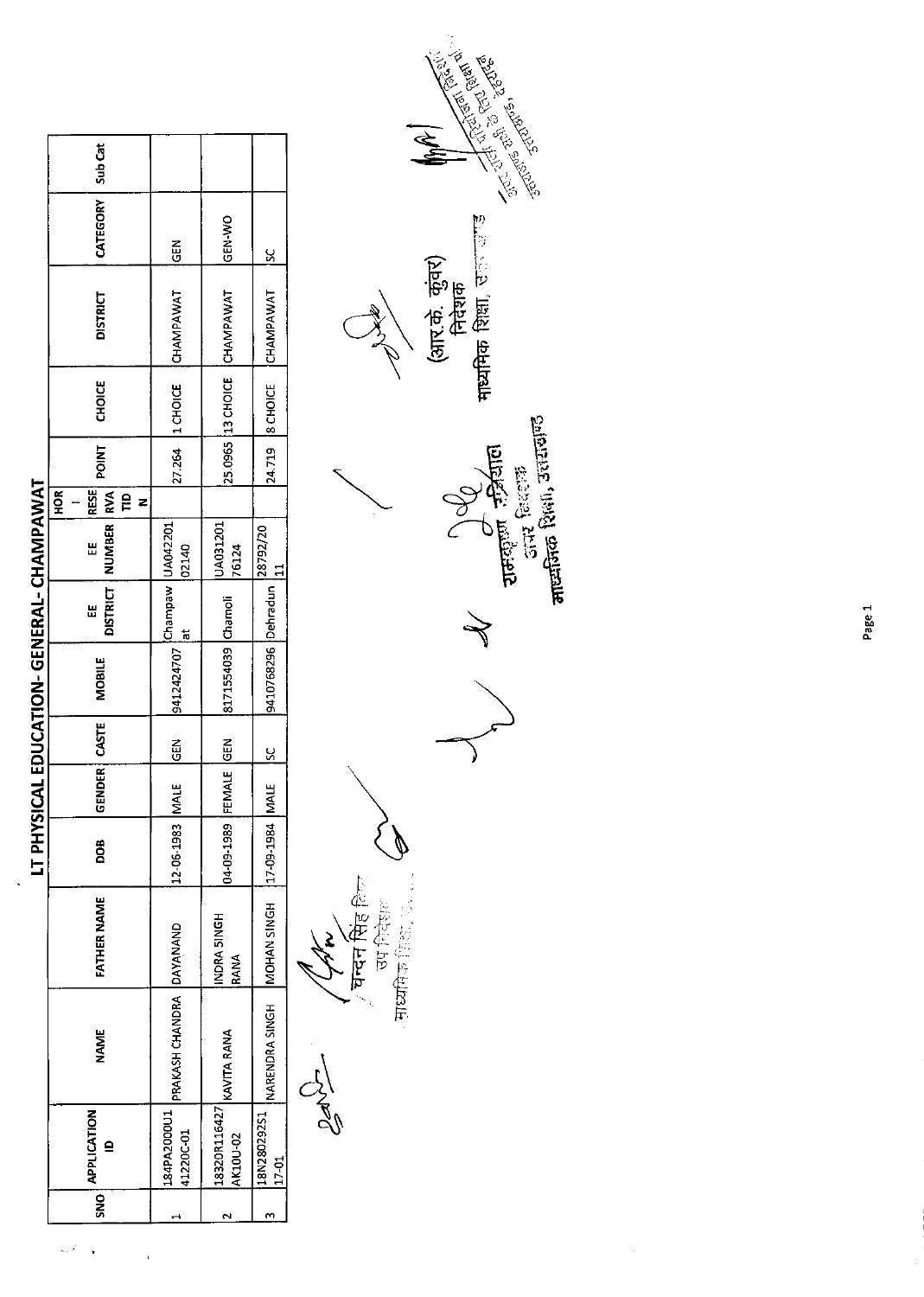|                  |                          |             |                                   | <b>ISAHd L1</b>       |              |                    | CAL EDUCATION-GENERAL-DEHRADUN |   |                              |                                                  |              |                     |                 |                                  |         |
|------------------|--------------------------|-------------|-----------------------------------|-----------------------|--------------|--------------------|--------------------------------|---|------------------------------|--------------------------------------------------|--------------|---------------------|-----------------|----------------------------------|---------|
| SNO <sup>1</sup> | <b>APPLICATION</b><br>≘  | NAME        | FATHER NAME                       | 800                   | GENDER CASTE |                    | MOBILE                         | Ш | DISTRICT   NUMBER   RVA<br>W | <b>RESE</b><br>HOR <sup>I</sup><br><u>은</u><br>z | <b>POINT</b> | <b>CHOICE</b>       | <b>DISTRICT</b> | CATEGORY                         | Sub Cat |
|                  | 189A299K10-<br>S         | ANUJ KUMAR  | BUENDRA SINGH   01-07-1988   MALE |                       |              | $rac{c}{\sqrt{2}}$ | 8881278889 Haridwar 9099/12    |   |                              |                                                  |              | 27.68 2 CHOICE      | <b>DEHRADUN</b> | GEN-OBC                          |         |
|                  | R02w1-01<br>1891M5-      | MAMTA RAWAT | KUNWAR SINGH<br>RAWAT             | 10-10-1984 FEMALE OBC |              |                    | 9410597150 Tehri               |   | 1152/09<br>ś                 |                                                  |              | WO 26.2275 2 CHOICE | <b>DEHRADUN</b> | GEN-OBC-<br>$\tilde{\mathbf{z}}$ |         |
| m                | 181041K6U2A<br>12M389-01 | MANOJ KUMAR | RAJENDRA<br><b>KUMMAR</b>         | 20-05-1986 MALE       |              | $\frac{2}{5}$      | 7895835800 Tehri               |   | UA211201<br>86493            |                                                  | 26.04        | 1 CHOICE            | <b>DEHRADUN</b> | ž                                |         |
|                  |                          |             |                                   |                       |              |                    |                                |   |                              |                                                  |              |                     |                 |                                  |         |

 $\overline{1}$ 

Cave Virginia C

रामकृष्ण उतिदाल<br>अक् विदेशक<br>माध्यमिक शिक्षा, उत्तरासण्ड  $\frac{d}{d}$  $\mathbb{R}$ 



Page 1

 $\mathfrak{k}$ 

 $\cdot$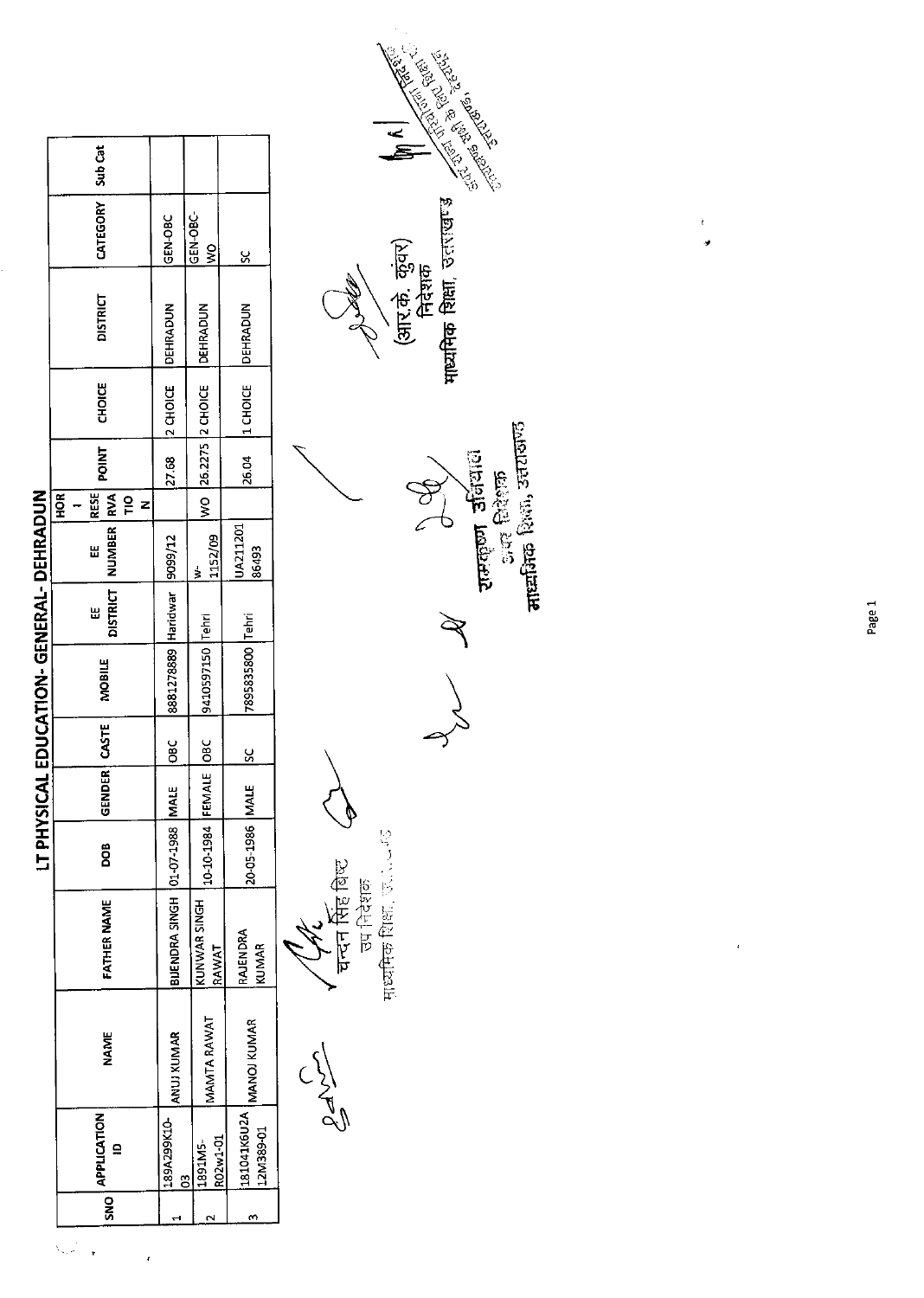| í, |  |
|----|--|
| t  |  |
|    |  |
|    |  |
|    |  |
|    |  |
|    |  |
|    |  |
|    |  |
|    |  |
|    |  |
|    |  |
|    |  |
|    |  |
|    |  |
|    |  |
|    |  |
|    |  |
|    |  |
|    |  |
|    |  |
|    |  |
| ī  |  |
|    |  |
|    |  |
|    |  |
|    |  |
|    |  |
| I  |  |
|    |  |
|    |  |
| J  |  |
|    |  |
| I  |  |
|    |  |
|    |  |
|    |  |
|    |  |
|    |  |
|    |  |
|    |  |
|    |  |
|    |  |
|    |  |
|    |  |
|    |  |
|    |  |
|    |  |
|    |  |
|    |  |
|    |  |

|                  |             |                                                                                         |                                                         |                          |                                    |                | LT PHYSICAL EDUCATION-GENERAL- NAINITAL |                                                                                                                                                                                                                                                                                    |                                           |                                                         |                                                 |                    |
|------------------|-------------|-----------------------------------------------------------------------------------------|---------------------------------------------------------|--------------------------|------------------------------------|----------------|-----------------------------------------|------------------------------------------------------------------------------------------------------------------------------------------------------------------------------------------------------------------------------------------------------------------------------------|-------------------------------------------|---------------------------------------------------------|-------------------------------------------------|--------------------|
| APPLICATION<br>ë | <b>NAME</b> | FATHER NAME                                                                             | 8<br>Do                                                 |                          | MOBILE                             | Ш              | <b>HOR</b><br>出                         |                                                                                                                                                                                                                                                                                    | <b>CHOICE</b>                             | <b>DISTRICT</b>                                         |                                                 |                    |
|                  |             |                                                                                         |                                                         |                          |                                    |                |                                         |                                                                                                                                                                                                                                                                                    |                                           | <b>NAINITAL</b>                                         | <b>GEN</b>                                      |                    |
|                  |             | KARNATAK                                                                                | 15-10-1976                                              |                          |                                    |                |                                         |                                                                                                                                                                                                                                                                                    |                                           |                                                         | GEN-WO                                          |                    |
|                  |             |                                                                                         |                                                         |                          |                                    |                |                                         |                                                                                                                                                                                                                                                                                    |                                           |                                                         | <u>ي</u>                                        |                    |
|                  |             | 188178SRO-01 RAJENDRA SINGH<br>S209109KW- SEEMA KARNATAK<br>. 18K8211SA382 SATISH KUMAR | PITAMBER DATT<br><b>OM PRAKASH</b><br><b>ALAM SINGH</b> | 28-06-1986<br>01-04-1983 | MALE CEN<br>FEMALE GEN<br>MALE  SC | GENDER   CASTE | Nagar<br>9917486535                     | Udham S   UA231201<br>195/2009<br>$[8449879602] \frac{\text{Champaw}}{\text{at}} \frac{\text{at}}{\text{817/08}}$<br>898<br>$\begin{array}{ l } \hline \text{9690211457} & \text{Iudham S} & \text{W-} \\ \hline \text{9690211457} & \text{Nagar} & \text{195} \hline \end{array}$ | RESE<br>DISTRICT   NUMBER   RVA<br>g<br>Z | WO 26.1605 2 CHOICE<br>26.6365 2 CHOICE<br><b>POINT</b> | 25.9515  1 CHOICE   NAINITAL<br><b>NAINITAL</b> | CATEGORY   SUB CAT |

 $C_{2}^{3}$ 

**'चर्च्दन सिंह** बिष्ट<br>उप निरंगक

Freether Reer, Wy

 $\mathscr{F}$ 

*र* रामकृष्ण क्रीक्रील<br>अपर बिंदशक<br>माध्यमिक शिक्षा, उत्तरासण्ड





Page 1

 $\overline{\sqrt{2}}$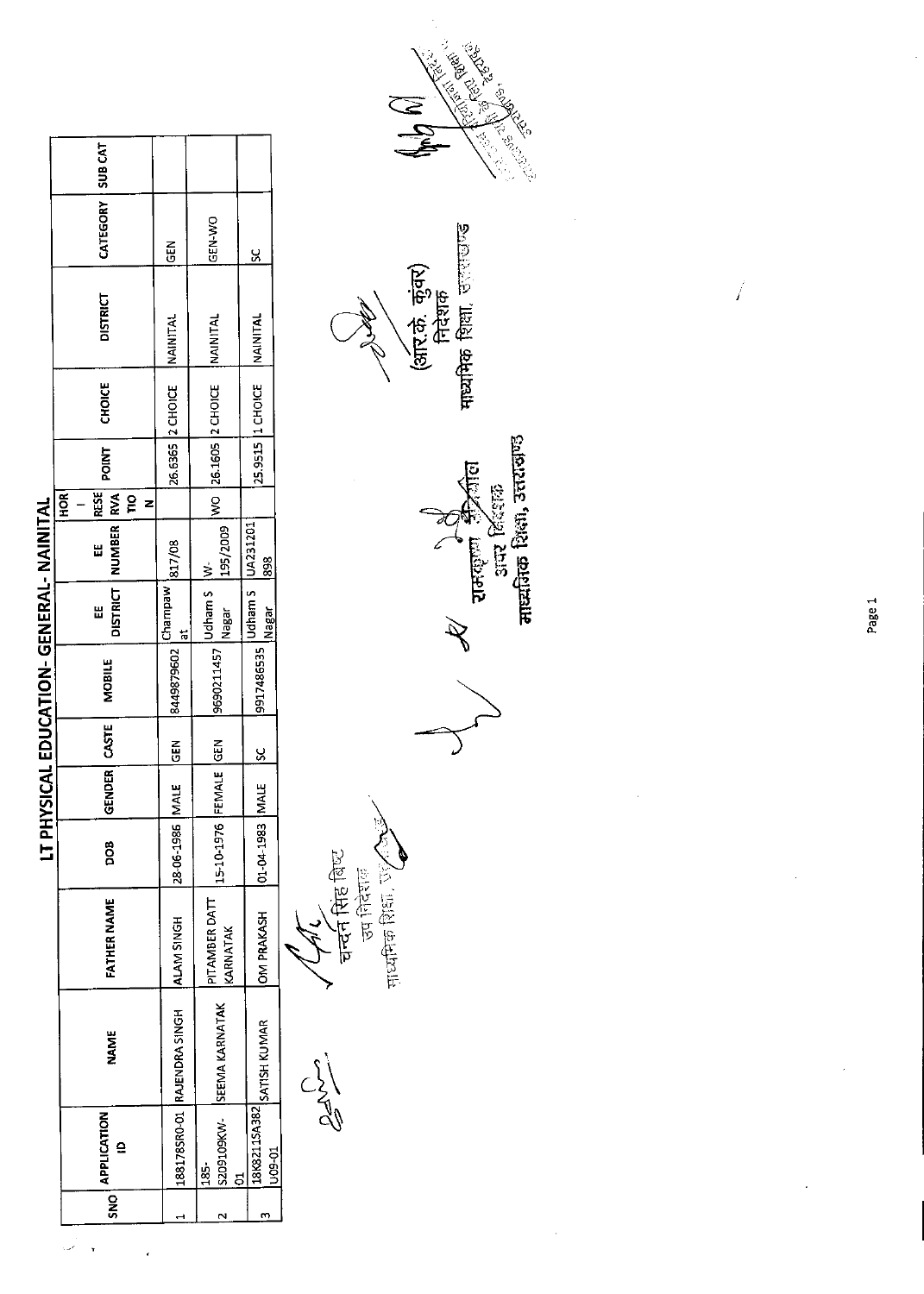|                                         | SUB CAT                                  |                          |                                |                                   |                               |                         |                     |                         |                          |                            |                         | ឆ្ន                       |             |                                                                   |                          |
|-----------------------------------------|------------------------------------------|--------------------------|--------------------------------|-----------------------------------|-------------------------------|-------------------------|---------------------|-------------------------|--------------------------|----------------------------|-------------------------|---------------------------|-------------|-------------------------------------------------------------------|--------------------------|
|                                         | CATEGORY                                 | GEN-OBC                  | GEN-OBC                        | GEN                               | $rac{2}{5}$                   | 군<br>양                  | GEN-WO              | GEN-WO                  | SC-WO                    | OBC-WO                     | SC WO                   | <b>OBC</b>                |             | e de la Cardella<br>Santa Cardella<br>Santa Cardella<br><b>AN</b> |                          |
|                                         | <b>DISTRICT</b>                          | PAURI                    | PAURI                          | PAURI                             | PAURI                         | PAURI                   | PAURI               | PAURI                   | PAURI                    | PAURI                      | PAURI                   | PAURI                     |             |                                                                   |                          |
|                                         | CHOICE                                   | 2 CHOICE                 | 5 CHOICE                       | 1 CHOICE                          | 1 CHOICE                      | 1 CHOICE                | 2 CHOICE            | 25.1715 1 CHOICE        | 25.0735 4 CHOICE         | 2 CHOICE                   | 2 CHOICE                | 1 CHOICE                  |             |                                                                   |                          |
|                                         | POINT                                    | 26.91                    | 26.484                         | 26.366                            | 26.2535                       | 26.247                  | 25.6525             |                         |                          | 25.029                     | 24.753                  | 13.883                    |             | (आर.के. कुंकर)                                                    | निदेशक<br>THE REAL POINT |
|                                         | RESE<br>HOR<br>RVA<br>$\frac{1}{2}$<br>z |                          |                                |                                   |                               |                         | $\frac{8}{5}$       | $\frac{8}{2}$           |                          | $\frac{1}{2}$              | $\frac{1}{2}$           | Σ                         |             |                                                                   |                          |
|                                         | <b>NUMBER</b><br>溫                       | 22209                    | UA211201<br>525048/            | UA151201<br>05046                 |                               | UA153201<br>0213        | Rudrapray 1201/08/0 | 04/12                   | UA232201<br>01716        | Rudrapray RUDMF21<br>69/11 | UA211201<br>62778       |                           |             |                                                                   |                          |
|                                         | <b>DISTRICT</b><br>Ш                     | Haridwar                 | <b>Tehri</b>                   |                                   |                               |                         | မ္က                 | Rudrapray RUDMF19<br>ãρ | Udham S<br>Nagar         | Яô                         | Tehri                   |                           |             |                                                                   |                          |
| <b>FIYSICAL EDUCATION-GENERAL-PAURI</b> | <b>MOBILE</b>                            | 9997312112               | 8192030199                     | 8938882206 Pauri                  | 9756325488 Dehradun 24127/14  | 9456150259 Pauri        | 9675729058          | 8954865508              | 8449235481               | 8954223618                 | 9760215331              | 9411187128 Uttarkashi 332 |             | $\frac{1}{2}$                                                     | रामकृष्ण उनियाल          |
|                                         | CASTE                                    | ÖBC                      | OBC                            | GEN                               | GEN                           | GEN                     | GEN                 | GEN                     | ႘                        | OBC                        | ς,                      | OBC                       |             |                                                                   |                          |
|                                         | <b>GENDER</b>                            | <b>MALE</b>              | MALE                           | <b>MALE</b>                       | <b>MALE</b>                   | MALE                    | FEMALE              | FEMALE                  | FEMALE                   | FEMALE                     | FEMALE                  | <b>MALE</b>               |             |                                                                   |                          |
|                                         | DOB                                      | 29-03-1989               | 16-11-1979                     | 07-10-1990                        | 07-06-1982                    | 04-06-1981              | 07-08-1978          | 01-03-1991              | 11-07-1988               | 12-06-1984                 | 01-07-1986              | 05-07-197                 |             |                                                                   |                          |
|                                         | <b>FATHER NAME</b>                       | SINGH RATHI<br>SHYAMVEER | LAXMI PRASAD<br><b>PAINULY</b> | <b>UDAY SINGH</b><br>RAWAT        | PRASAD DOBHAL<br>SH. RAJENDRA | SINGH NEGI<br>SURENDRA  | <b>HONIS JASPAL</b> | RAJESHWAR<br>PRASAD     | CHANDRAPAL<br>SINGH      | PRAKASH GIRI<br>GOSWAM!    | CHANDRA<br>RAMESH       | SURENDRA<br>PRASAD        |             | चन्दन सिंह बिष्ट<br>ला निर्देश                                    | 1922. 死亡,在社区长            |
|                                         | <b>NAME</b>                              | PRASHANT RATHI           | HARSHMANI<br><b>PAINULY</b>    | 18R2514A11U6 SHWAR SINGH<br>RAWAT | KISHAN DOBHAL                 | SUSHIL SINGH NEGI       | <b>REKHA</b>        | KM GEETA                | RAMOU RANI               | SANDHYA GIRI<br>GOSWAMI    | <b>ANJU</b>             | <b>RAKESH CHANDRA</b>     |             |                                                                   |                          |
|                                         | <b>APPLICATION</b><br>$\mathbf{r}$       | 18R2P2209-D1             | 18U520APH02<br>5121814-01      | 00510-02                          | 1821414K2D7<br>a              | 18223310NU0<br>1AS51-05 | 18R2107B010-<br>5   | 1BU1DMK41F<br>9R02-01   | 182R7006U12<br>R12A13-02 | 18FMDR921G<br>11U65-01     | 1886721AA27<br>10210-01 | 182R33-01                 | <b>STAR</b> |                                                                   |                          |
|                                         | $\overline{S}$                           |                          |                                |                                   | a                             | LO <sub>1</sub>         | O.                  | N                       | $\infty$                 | Ō,                         | $\Xi$                   | $\Xi$                     |             |                                                                   |                          |

CENEDAL DAIDI  $\ddot{ }$ i **Canadian** 

 $\frac{1}{\sqrt{2}}$ 

 $\ddot{\phantom{a}}$ 

रामकूण उनियाल<br>- अप बिरंशक<br>माझ्मीनक शिक्षा, उत्तराजण्ड

ŀ निदेशक<br>माध्यमिक शिक्षा, राजन



Page 1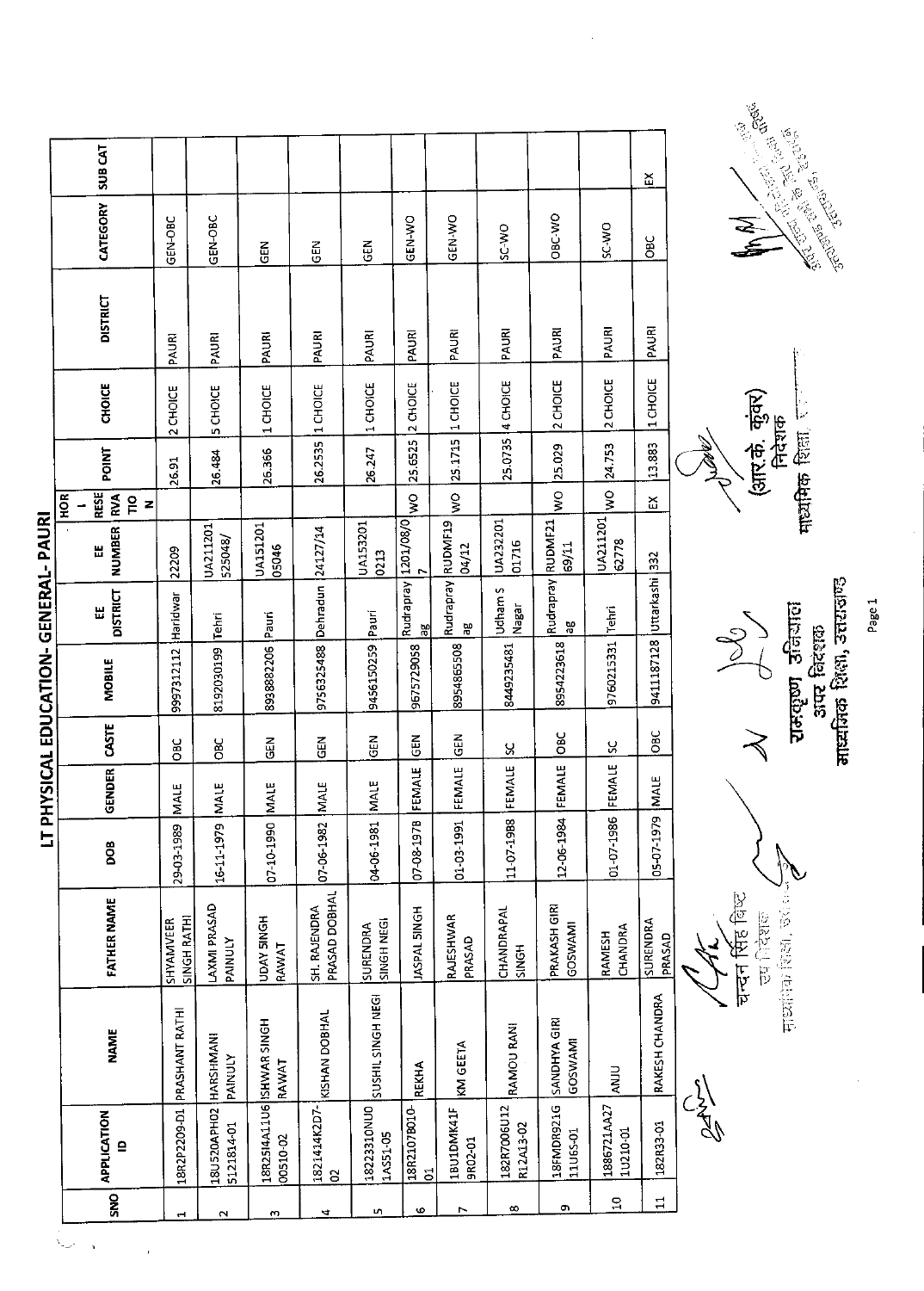| CATEGORY<br>GEN-WO<br>GEN-WO<br>ÖВ<br>ĞE<br>$\frac{2}{9}$<br>乙<br>じ<br><u>s</u><br>PITHORAGARH<br>PITHORAGARH<br>PITHORAGARH<br>PITHORAGARH<br>PITHORAGARH<br>PITHORAGARH<br>PITHORAGARH<br><b>DISTRICT</b><br>3 CHOICE<br><b>CHOICE</b><br>3 CHOICE<br>2 CHOICE<br>2 CHOICE<br>2 CHOICE<br>1 CHOICE<br>2 CHOICE<br>27.177<br><b>POINT</b><br>26.727<br>WO 25.692<br>27.129<br>25.231<br>26.746<br>26.981<br>SICAL EDUCATION-GENERAL-PITHORAGARH<br><b>RESE</b><br>$rac{R}{2}$<br><b>RVA</b><br>$rac{6}{5}$<br>$\frac{1}{2}$<br>z<br>NUMBER <sup>1</sup><br>Pithoragar   F/3843/20<br>M/120/00<br>UA231201<br>Champaw UA042201<br>C/174/08<br>1016/06<br>1391/09<br>511633<br>띮<br>84554<br>m<br>Champaw<br>Udham S<br>Champaw<br>Champaw<br><b>DISTRICT</b><br>9412907870 Almora<br>Nagar<br>Ш<br>ă<br>$\overline{\overline{6}}$<br>$\vec{a}$<br>Ħ<br>9808290827<br>9410374021<br>9927831994<br>9719315695<br>8191919670<br>9012824329<br><b>MOBILE</b><br>GENDER CASTE<br><b>OBC</b><br>13-10-1977 FEMALE GEN<br>GEN<br>GEN<br><b>ABS</b><br>$rac{1}{2}$<br>S,<br>FEMALE<br>20-02-1988 MALE<br>04-08-1980 MALE<br>16-08-1980 MALE<br><b>MALE</b><br><b>NALE</b><br>11-02-1986<br>01-08-1983<br>10-06-1977<br><b>TTPHY</b><br>DOB<br>BHUDHAR SINGH<br>FATHER NAME<br><b>HIAN HOODDOO</b><br>ALAM SINGH<br>PREM SINGH<br><b>NATHU LAL</b><br>RAJ KISHOR<br>CHANDRA<br><b>ADHIKARI</b><br>PUROHIT<br>KAILASH<br><b>SINGH</b><br>BISHT<br>NEELAM BHANDARI<br>PRADEEP KUMAR<br>PRAKASH SINGH<br><b>ASHOK KUMAR</b><br>DEEPAK SINGH<br>RITU PUROHIT<br>PURAN SINGH<br><b>NAME</b><br><b>ADHIKARI</b><br><b>BISHT</b><br>1800PR13M02<br>181U02A13P2<br>1813B241F380<br>18A901P913-<br>188152420U5<br>18D107B8C4-<br>SNO APPLICATION<br>18P016S610<br>315K361-01<br>0A44AK-01<br>₫<br>$N-01$<br>පූ<br>B<br>$\vec{c}$<br>5<br>ю<br>r<br>4<br>U)<br>2<br>m<br>e | <b>SUB CAT</b> |  |  |  |  |
|---------------------------------------------------------------------------------------------------------------------------------------------------------------------------------------------------------------------------------------------------------------------------------------------------------------------------------------------------------------------------------------------------------------------------------------------------------------------------------------------------------------------------------------------------------------------------------------------------------------------------------------------------------------------------------------------------------------------------------------------------------------------------------------------------------------------------------------------------------------------------------------------------------------------------------------------------------------------------------------------------------------------------------------------------------------------------------------------------------------------------------------------------------------------------------------------------------------------------------------------------------------------------------------------------------------------------------------------------------------------------------------------------------------------------------------------------------------------------------------------------------------------------------------------------------------------------------------------------------------------------------------------------------------------------------------------------------------------------------------------------------------------------------------------------------------------------------------------------------|----------------|--|--|--|--|
|                                                                                                                                                                                                                                                                                                                                                                                                                                                                                                                                                                                                                                                                                                                                                                                                                                                                                                                                                                                                                                                                                                                                                                                                                                                                                                                                                                                                                                                                                                                                                                                                                                                                                                                                                                                                                                                         |                |  |  |  |  |
|                                                                                                                                                                                                                                                                                                                                                                                                                                                                                                                                                                                                                                                                                                                                                                                                                                                                                                                                                                                                                                                                                                                                                                                                                                                                                                                                                                                                                                                                                                                                                                                                                                                                                                                                                                                                                                                         |                |  |  |  |  |
|                                                                                                                                                                                                                                                                                                                                                                                                                                                                                                                                                                                                                                                                                                                                                                                                                                                                                                                                                                                                                                                                                                                                                                                                                                                                                                                                                                                                                                                                                                                                                                                                                                                                                                                                                                                                                                                         |                |  |  |  |  |
|                                                                                                                                                                                                                                                                                                                                                                                                                                                                                                                                                                                                                                                                                                                                                                                                                                                                                                                                                                                                                                                                                                                                                                                                                                                                                                                                                                                                                                                                                                                                                                                                                                                                                                                                                                                                                                                         |                |  |  |  |  |
|                                                                                                                                                                                                                                                                                                                                                                                                                                                                                                                                                                                                                                                                                                                                                                                                                                                                                                                                                                                                                                                                                                                                                                                                                                                                                                                                                                                                                                                                                                                                                                                                                                                                                                                                                                                                                                                         |                |  |  |  |  |
|                                                                                                                                                                                                                                                                                                                                                                                                                                                                                                                                                                                                                                                                                                                                                                                                                                                                                                                                                                                                                                                                                                                                                                                                                                                                                                                                                                                                                                                                                                                                                                                                                                                                                                                                                                                                                                                         |                |  |  |  |  |
|                                                                                                                                                                                                                                                                                                                                                                                                                                                                                                                                                                                                                                                                                                                                                                                                                                                                                                                                                                                                                                                                                                                                                                                                                                                                                                                                                                                                                                                                                                                                                                                                                                                                                                                                                                                                                                                         |                |  |  |  |  |
|                                                                                                                                                                                                                                                                                                                                                                                                                                                                                                                                                                                                                                                                                                                                                                                                                                                                                                                                                                                                                                                                                                                                                                                                                                                                                                                                                                                                                                                                                                                                                                                                                                                                                                                                                                                                                                                         |                |  |  |  |  |
|                                                                                                                                                                                                                                                                                                                                                                                                                                                                                                                                                                                                                                                                                                                                                                                                                                                                                                                                                                                                                                                                                                                                                                                                                                                                                                                                                                                                                                                                                                                                                                                                                                                                                                                                                                                                                                                         |                |  |  |  |  |
|                                                                                                                                                                                                                                                                                                                                                                                                                                                                                                                                                                                                                                                                                                                                                                                                                                                                                                                                                                                                                                                                                                                                                                                                                                                                                                                                                                                                                                                                                                                                                                                                                                                                                                                                                                                                                                                         |                |  |  |  |  |
|                                                                                                                                                                                                                                                                                                                                                                                                                                                                                                                                                                                                                                                                                                                                                                                                                                                                                                                                                                                                                                                                                                                                                                                                                                                                                                                                                                                                                                                                                                                                                                                                                                                                                                                                                                                                                                                         |                |  |  |  |  |
|                                                                                                                                                                                                                                                                                                                                                                                                                                                                                                                                                                                                                                                                                                                                                                                                                                                                                                                                                                                                                                                                                                                                                                                                                                                                                                                                                                                                                                                                                                                                                                                                                                                                                                                                                                                                                                                         |                |  |  |  |  |
|                                                                                                                                                                                                                                                                                                                                                                                                                                                                                                                                                                                                                                                                                                                                                                                                                                                                                                                                                                                                                                                                                                                                                                                                                                                                                                                                                                                                                                                                                                                                                                                                                                                                                                                                                                                                                                                         |                |  |  |  |  |
|                                                                                                                                                                                                                                                                                                                                                                                                                                                                                                                                                                                                                                                                                                                                                                                                                                                                                                                                                                                                                                                                                                                                                                                                                                                                                                                                                                                                                                                                                                                                                                                                                                                                                                                                                                                                                                                         |                |  |  |  |  |
|                                                                                                                                                                                                                                                                                                                                                                                                                                                                                                                                                                                                                                                                                                                                                                                                                                                                                                                                                                                                                                                                                                                                                                                                                                                                                                                                                                                                                                                                                                                                                                                                                                                                                                                                                                                                                                                         |                |  |  |  |  |

चन्दन सिंह विज् **REAGE** 海底县 嘉長 **SI**<br>All

(अस्कि. कुंवर)<br>सिदेशक

 $M$   $\vee$   $\vee$   $\vee$   $\vee$   $\vee$   $\vee$   $\vee$   $\vee$   $\vee$   $\vee$   $\vee$   $\vee$   $\vee$   $\vee$   $\vee$   $\vee$   $\vee$   $\vee$   $\vee$   $\vee$   $\vee$   $\vee$   $\vee$   $\vee$   $\vee$   $\vee$   $\vee$   $\vee$   $\vee$   $\vee$   $\vee$   $\vee$   $\vee$   $\vee$   $\vee$   $\vee$ 

 $\ddot{\phantom{1}}$ 



 $\mathbf{r}$ 

Page 1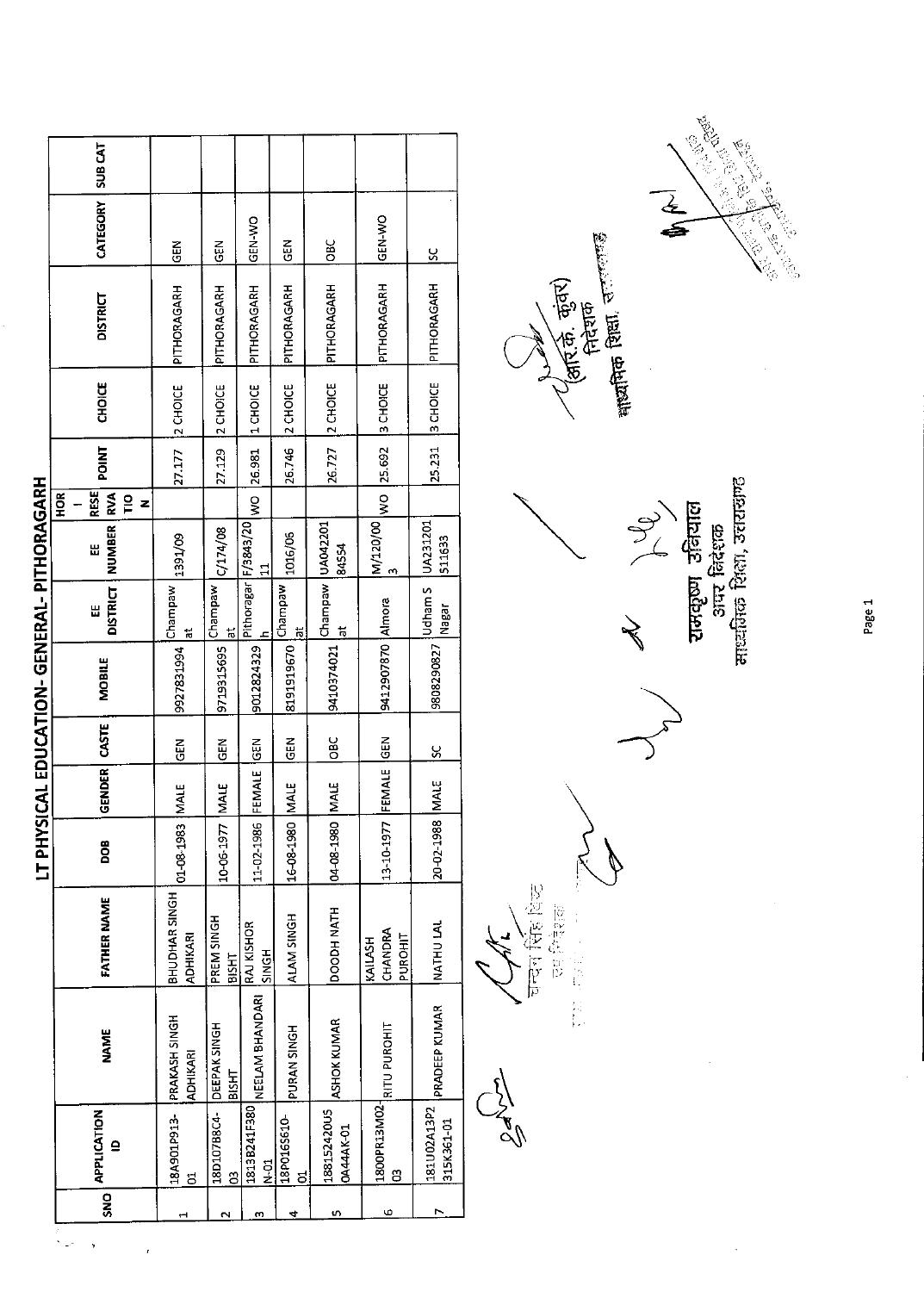|                                             |     | <b>SUB CAT</b>                     |                |                            |                                  |                                |                          |                          |                              |                        |                          |                      | 欠                                          |                  |
|---------------------------------------------|-----|------------------------------------|----------------|----------------------------|----------------------------------|--------------------------------|--------------------------|--------------------------|------------------------------|------------------------|--------------------------|----------------------|--------------------------------------------|------------------|
|                                             |     | CATEGORY                           | 준<br>영         | GEN-WO                     | 즶                                | EM<br>55                       | GEN-OBC                  | OBC                      | GEN-WO                       | OBC-WO                 | ပ္တ                      | <b>OW OS</b>         | 즍                                          |                  |
|                                             |     | <b>DISTRICT</b>                    | RUDRAPRAYAG    | RUDRAPRAYAG                | RUDRAPRAYAG                      | RUDRAPRAYAG                    | RUDRAPRAYAG              | RUDRAPRAYAG              | RUDRAPRAYAG                  | RUDRAPRAYAG            | RUDRAPRAYAG              | RUDRAPRAYAG          | RUDRAPRAYAG                                |                  |
|                                             |     | CHOICE                             | 1 CHOICE       | 1 CHOICE                   | 1 CHOICE                         | 1 CHOICE                       | 2 CHOICE                 | 26.4955 3 CHOICE         | 1 CHOICE                     | 1 CHOICE               | 3 CHOICE                 | 11 CHOICE            | <b>5 CHOICE</b>                            |                  |
|                                             |     | <b>POINT</b>                       | 28.705         | 28.0435                    | 27.855                           | 27.59                          | 26.9135                  |                          | 25.8895                      | 25.506                 | 24.734                   | 24.487               | 19.4515                                    |                  |
|                                             | HOR | RESE<br>RVA<br>$\frac{1}{2}$<br>Z  |                | $\frac{1}{2}$              |                                  |                                |                          |                          | g                            | $\frac{8}{2}$          |                          | ş                    | <u>አ</u>                                   |                  |
|                                             |     | <b>NUMBER</b><br>벖                 | 1675/09        | 62081                      | 8371                             | 75557                          | 63208                    | UA093201<br>51447        | 204/14                       | 1668/11                | UA211200<br>41669        | W/2583/2<br>012      | M/2904/1<br>ന                              |                  |
|                                             |     | <b>DISTRICT</b><br>쁪               | Rudrapray<br>븜 | Rudrapray   UA191201<br>χg | Rudrapray UA191201<br>မ္က        | Rudrapray UA191201<br>æ        | Uttarkashi  UA241201     |                          | Rudrapray<br>æ               | Rudrapray<br>æ         | Tehri                    | Nainital             |                                            |                  |
| LI PHYSICAL EDUCATION- GENERAL- KUDKAPKAYAG |     | <b>MOBILE</b>                      | 9758359352     | 9568250797                 | 9536944996                       | 7895163537                     | 9927276679               | 9758104888 Haridwar      | 9997561213                   | 7409053213             | 9927498644               | 7409729255           | 9411348022 Almora                          |                  |
|                                             |     | CASTE                              | 도<br>아         | <b>GEN</b>                 | M3D                              | <b>GEN</b>                     | OBC                      | OBC                      | <b>GEN</b>                   | OBC                    | X                        | ပ္တ                  | <b>GEN</b>                                 |                  |
|                                             |     | <b>GENDER</b>                      | <b>MALE</b>    | FEMALE                     | <b>MALE</b>                      | <b>MALE</b>                    | <b>MALE</b>              | <b>NALE</b>              | FEMALE                       | FEMALE                 | MALE                     | FEMALE               | MALE                                       |                  |
|                                             |     | DOB                                | 01-07-1987     | 30-06-1989                 | 07-10-1990                       | 05-06-1989                     | 14-04-1985               | 31-03-1992               | 15-10-1983                   | 22-08-1987             | 10-08-1980               | 15-08-1988           | 4                                          |                  |
|                                             |     | <b>FATHER NAME</b>                 | DARSHAN SINGH  | UMED SINGH                 | KALIKA PRASAD<br>SEMWAL          | JAGDEESH SINGH<br><b>BISHT</b> | BUDHI SINGH<br>RAUTHAN   | CHANDRAVEER<br>SINGH     | <b>SHIV PRASAD</b><br>SHARMA | KUNWAR SINGH<br>PANWAR | GANPATI SINGH            | MOHAN RAM            | NAN SINGH BHOI 20-07-197                   |                  |
|                                             |     | <b>NAME</b>                        | SUNIT SINGH    | <b>ILOM NN</b>             | <b>SEMWAL</b>                    | <b>PAWAN SINGH</b><br>BISHT    | PRAMOD SINGH<br>RAUTHAN  | AKSHIT LOHAN             | <b>JYOTSNA SHARMA</b>        |                        | PRAMOD SINGH             | GEETA DEVI           | 1823SSM0194-SURESH CHANDRA<br><b>SINGH</b> |                  |
|                                             |     | <b>APPLICATION</b><br>$\mathbf{a}$ | 185670915-01   | 18U101A1622<br>K8901-01    | 18UAA018179 AWADHESH<br>15312-01 | 187A91B2705<br>1PU551-01       | 18264AP03R0<br>U28121-04 | 18U441L39510<br>2AA07-01 | 180S2J144-02                 | 18S181166-01 SHANTI    | 18S461U2AP1<br>291006-01 | 18W32DG022<br>581.03 | $\mathbf{S}$                               | $\sum_{i=1}^{n}$ |
|                                             |     | SNO                                |                |                            |                                  |                                | L٥                       | Ф                        | N                            | $\infty$               | Q)                       | $\mathbf{a}$         | $\mathbf{1}$                               |                  |

IT DUVCICAL EDUCATION CENEDAL DUDADDAVAC

**CONTACT STATES** 

माध्यमिक शिक्षा, उत्तराज (अरि.के. कुंवर)<br>निदेशक

चन्दन सिंह बिष्ट<br>्रोजेल सध्यमिक शिक्षा, जनसम्बर

 $\overline{a}$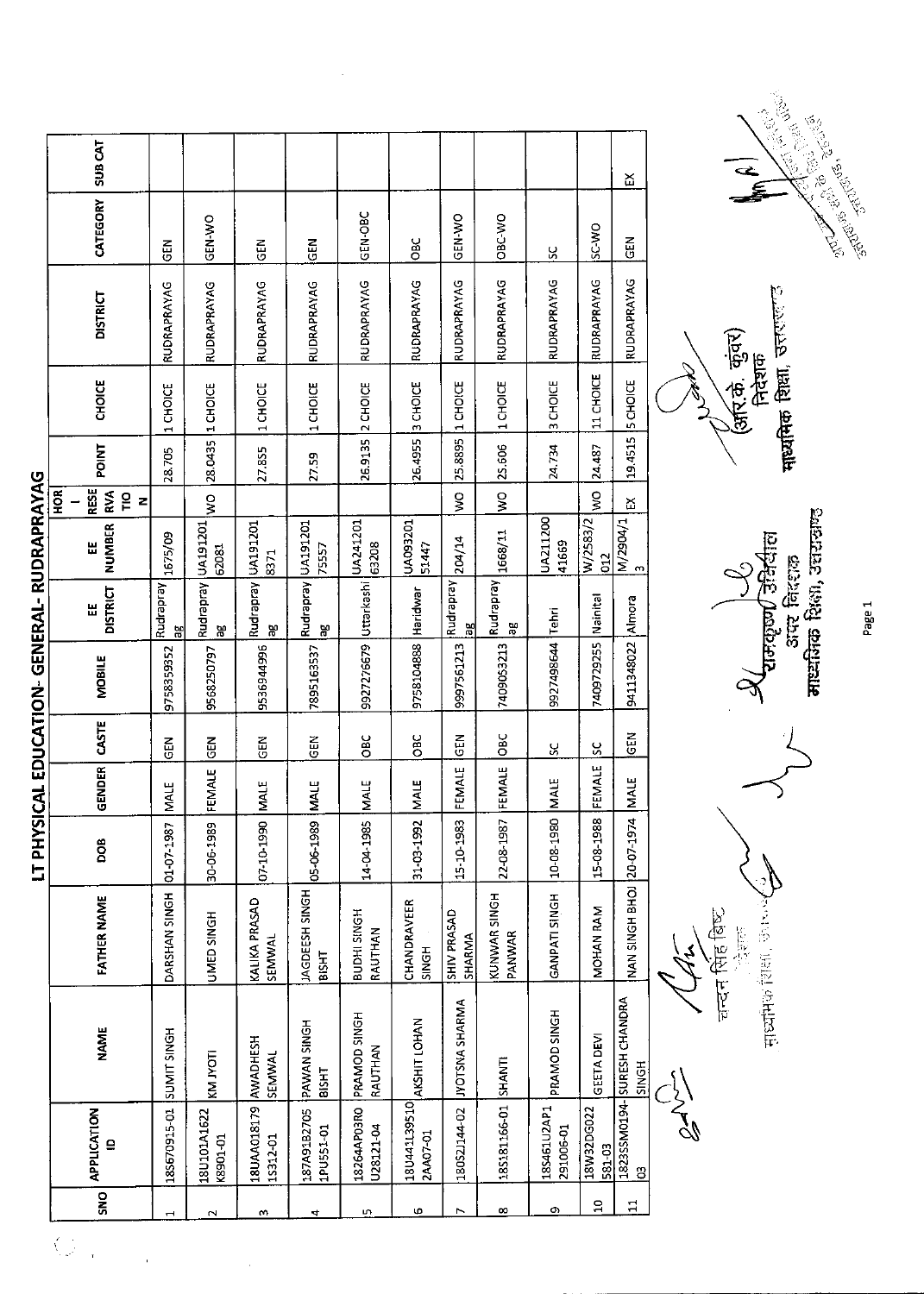|                                      | SUB <sub>CAT</sub>                                     |                           |                                     |                          | <b>CONSTRUCTION</b>                                                |
|--------------------------------------|--------------------------------------------------------|---------------------------|-------------------------------------|--------------------------|--------------------------------------------------------------------|
|                                      | CATEGORY                                               | GEN-OBC-<br>$\frac{8}{3}$ | GEN-OBC-<br>ş                       | š                        | <b>CONTRACTOR</b><br>$rac{1}{2}$<br>(आर.की. कुंवर)<br>निदेशक       |
|                                      | <b>DISTRICT</b>                                        | <b>TEHRI</b>              | <b>TEHRI</b>                        | <b>TEHRI</b>             | माध्यमिक शिक्षा, उत्तरराण्ड                                        |
|                                      | <b>CHOICE</b>                                          |                           | 1 CHOICE                            | 1 CHOICE                 |                                                                    |
|                                      | <b>POINT</b>                                           | WO 27.3745 2 CHOICE       | 26.9495                             | 25.309                   |                                                                    |
|                                      | <b>RESE</b><br>HOR<br><b>RVA</b><br>$\frac{1}{2}$<br>z |                           | $\frac{8}{2}$                       |                          |                                                                    |
|                                      | <b>NUMBER</b><br>변                                     | UA241201<br>3W1027        | UA211201<br>89550                   | 6959/013                 | ं समसूख उनियाल<br>आर निरंधक<br>मान्नकिक शिक्षा, उत्तराजन्द<br>Jen. |
|                                      | <b>DISTRICT</b><br>₩                                   |                           | Tehri                               |                          |                                                                    |
| LT PHYSICAL EDUCATION- GENERAL-TEHRI | <b>MOBILE</b>                                          | 8171976154 Uttarkashi     | 7906611293                          | 9456784465 Tehri         |                                                                    |
|                                      | CASTE                                                  | <b>OBC</b>                | OBC                                 | $\frac{8}{5}$            |                                                                    |
|                                      | GENDER                                                 |                           | FEMALE                              | <b>MALE</b>              |                                                                    |
|                                      | BOO                                                    | 15-04-1992 FEMALE         | $01 - 07 - 1982$                    | $01 - 06 - 1988$         |                                                                    |
|                                      | <b>FATHER NAME</b>                                     | DHARM SINGH<br>PANWAR     | CHANDRA MANI<br><b>BADHAN!</b>      | KANTI LAI                | 医血管管腔<br>।<br>ए                                                    |
|                                      | <b>NAME</b>                                            | VASUNDHRA                 | SAKLANI                             | VINDD KUMAR              |                                                                    |
|                                      | <b>APPLICATION</b><br>$\mathbf{a}$                     | 183U21A0124<br>VW7102-01  | 18U1891A5U2 USHA KIRAN<br>015250-02 | 18V193560K9-<br>$\Omega$ | くんじ                                                                |
|                                      | SN <sub>S</sub>                                        | Ч                         | $\sim$                              | m                        |                                                                    |
|                                      |                                                        |                           |                                     |                          |                                                                    |

 $\mathbf{r}_\mathrm{R}$ 

 $\frac{1}{2}$  ,  $\frac{1}{2}$ 

Page 1

 $\frac{1}{2}$ 

 $\mathcal{L}_{\mathcal{A}}$ 

 $\ddot{\phantom{0}}$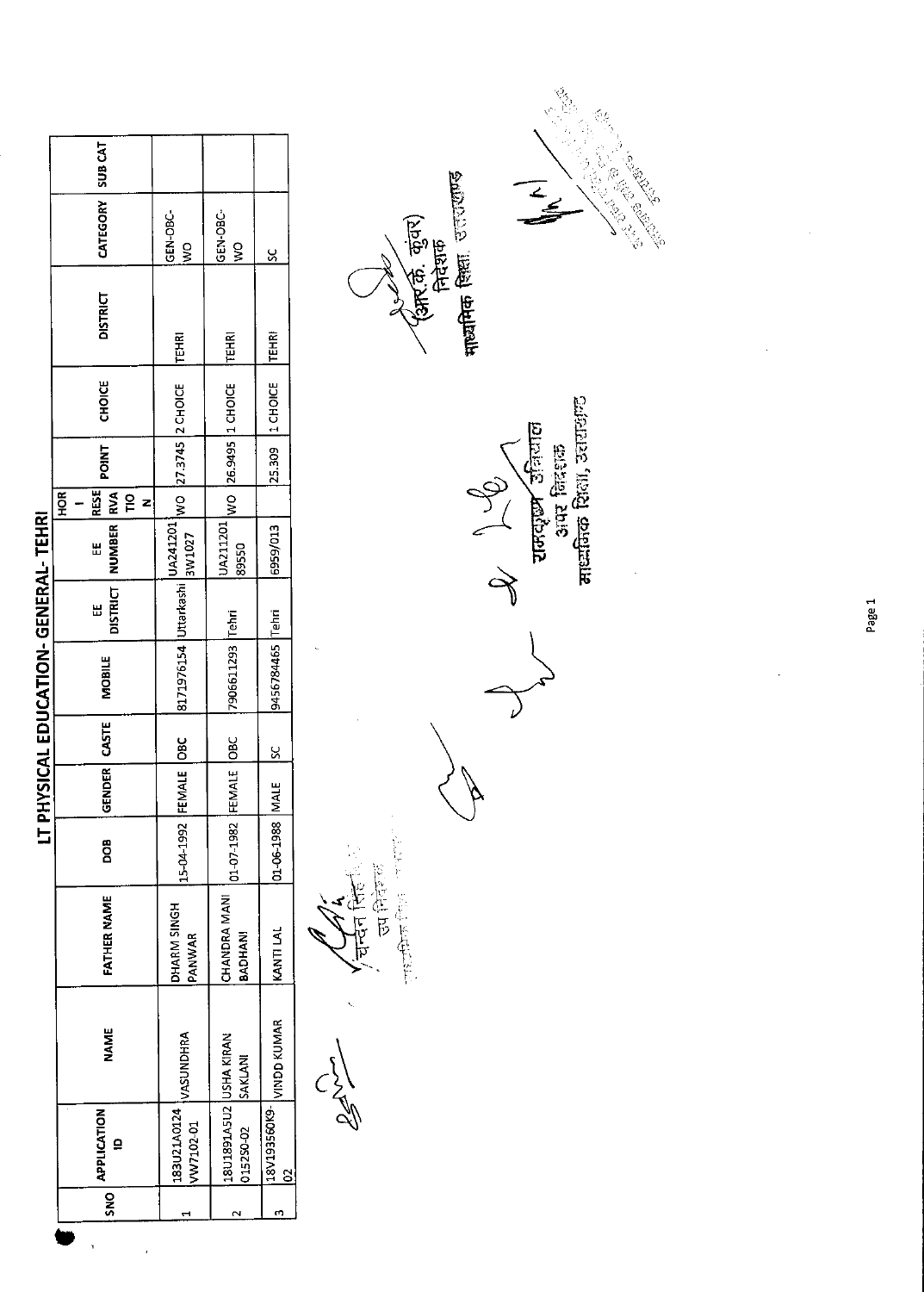| CATEGORY   SUB CAT<br><b>DISTRICT</b><br><b>CHOICE</b><br>POINT  <br>RESE<br><b>HOR</b><br>DISTRICT   NUMBER   RVA<br>ΓO<br>LT PHYSICAL EDUCATION-GENERAL- US NAGAR<br>z<br>u<br>U<br>Ш<br><b>MOBILE</b><br>ENDER CASTE | <b>MB</b><br>27.454 1 CHOICE US NAGAR<br>$[8449249425] \frac{10 \text{dham S}}{\text{lagar}} \frac{M/F/1045}{\text{la}^{1/1}}$<br><b>SEN</b> |                          |
|-------------------------------------------------------------------------------------------------------------------------------------------------------------------------------------------------------------------------|----------------------------------------------------------------------------------------------------------------------------------------------|--------------------------|
|                                                                                                                                                                                                                         |                                                                                                                                              |                          |
|                                                                                                                                                                                                                         |                                                                                                                                              |                          |
|                                                                                                                                                                                                                         |                                                                                                                                              |                          |
|                                                                                                                                                                                                                         |                                                                                                                                              |                          |
|                                                                                                                                                                                                                         |                                                                                                                                              |                          |
|                                                                                                                                                                                                                         | VIALE                                                                                                                                        |                          |
| 800                                                                                                                                                                                                                     | 101-03-1987 h                                                                                                                                |                          |
| FATHER NAME                                                                                                                                                                                                             | PREM SINGH                                                                                                                                   | $\overline{\mathcal{J}}$ |
| <b>NAME</b>                                                                                                                                                                                                             | 189M21541PK DEVENDRA SINGH<br>KHOLIA                                                                                                         |                          |
| <b>APPLICATION</b><br>$\mathbf{r}$                                                                                                                                                                                      | <b>DO-01</b>                                                                                                                                 |                          |
| SNO                                                                                                                                                                                                                     |                                                                                                                                              |                          |

ı,

**∕ ∕ ∕ ∕ ∕ ४ ⊾**<br>ॣं**चन्दन सिंह बिष्ट**<br>सुध्यपिक शिक्षा, उत्तराख्य **Marchines** 

*ou de la compte de la compte de la compte de la compte de la compte de la compte de la compte de la compte de la compte de la compte de la compte de la compte de la compte de la compte de la compte de la compte de la com*